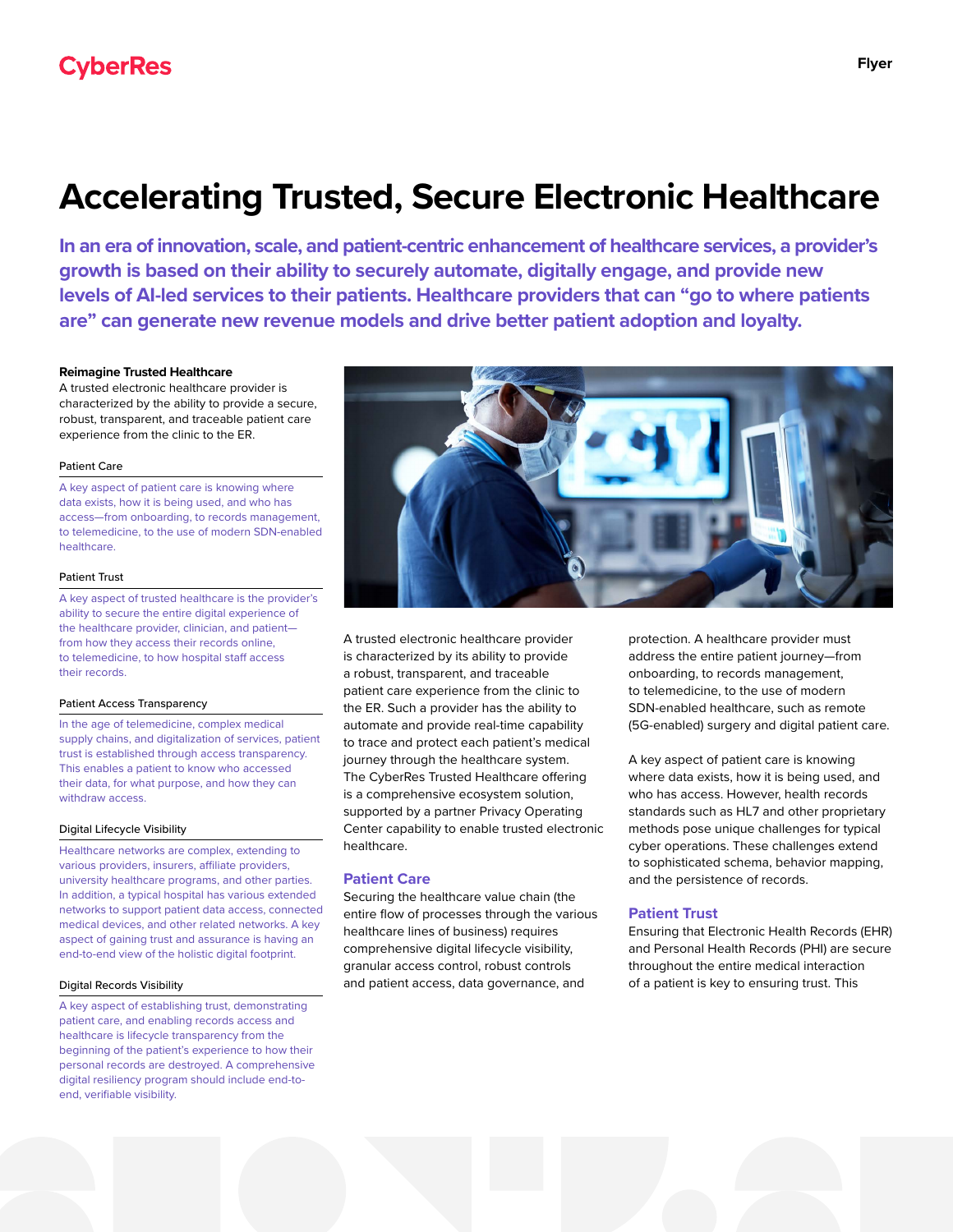includes ensuring the trust and integrity of next-generation healthcare such as robotics, patient care analytics, and telemedicine. CyberRes Trusted Electronic Healthcare provides an integrated fabric to secure data (CyberRes Voltage SecureData), tokenize records so that clinicians can access only the fields that are required for their role, and trace the use of that data in a secure manner (CyberRes ArcSight).

## **Patient Access Transparency**

In an era of hyper digitalization of patient care, medical providers require end-to-end secure and privacy-enabled transparency of the entire patient care experience. The challenge is the ability to trace risks and threats without causing any impact to patient privacy. CyberRes Trusted Electronic Healthcare provides a powerful capability to trace the full lifecycle of a patient care record, but still maintain privacy of the record using tokenization, obfuscation, and field-based access control. The automated pattern and anomaly recognition systems can follow a patient without affecting the privacy of the patient record. The patient should also have the ability to determine and opt out of who has access to their data.

# **Digital Lifecycle Visibility**

Electronic Healthcare is increasingly expanding the use of connected devices, complex supply chains, medical Internet of Things (IoT), and other technologies. The healthcare CISO has to contend with an increasingly expansive and diverse set of challenges. CyberRes Trusted Healthcare provides an end-to-end visibility layer for electronic healthcare from the Connected Medical Device (IoT), to ER, to Tele-Medicine, to 5G URLLC-enabled robotics. This visibility enables the capability to detect and respond to long-term patterns of suspicious access to patient care, such as record spoofing, escalation of privilege, clinical access to unexpected hospitals, and other unsupervised detection of anomalies.

# **Healthcare Risk Management**

Custodial and healthcare records are increasingly being targeted by advanced adversaries. Patient record surfing, access to medical history, and even vaccination schedules are an appealing target. These adversaries aren't bound by single healthcare channels; they have been known to cross over from administration, to IT (e.g., hospital wireless network), to clinical networks. A



healthcare CISO needs to ensure that the solution is robust enough to connect the dots from a complex threat surface.

CyberRes Trusted Healthcare provides an integrated ability to "stich" threats, detect patterns and anomalies, and use powerful step-up authentication methods for access that crosses over healthcare channels. For example, access to the hospital network using the public wireless zone into other protected parts of the healthcare infrastructure, providing a holistic view of electronic health monitoring.

# **CyberRes Capabilities for Securing Trusted Healthcare**

CyberRes is a Micro Focus line of business. We bring the expertise of one of the world's largest security portfolios to helping our customers navigate the changing threat landscape by driving both cyber and business resiliency within their teams and organizations. We are here to help enterprises accelerate trust, reliability, and survivability through times of adversity, crisis, and business volatility.

We are part of a larger set of digital transformation solutions that fight adverse conditions so businesses can continue to run today to keep the lights on and transform to grow and take advantage of tomorrow's opportunities. CyberRes offers a host of capabilities for securing trusted digital patient care.

## **Healthcare Cyber Data Platform**

The CyberRes Data Platform provides one of the most sophisticated, flexible, and scalable data platforms to enable the ingest, analysis, and processing of proprietary healthcare messaging formats such as HL7 and others. The CyberRes data platform not only has the ability to monitor for persistent record changes, but to also apply enrichment along patient rights, intelligence context (e.g., exposure of medical IoT devices), and other enrichment that can be used by machine learning risk models.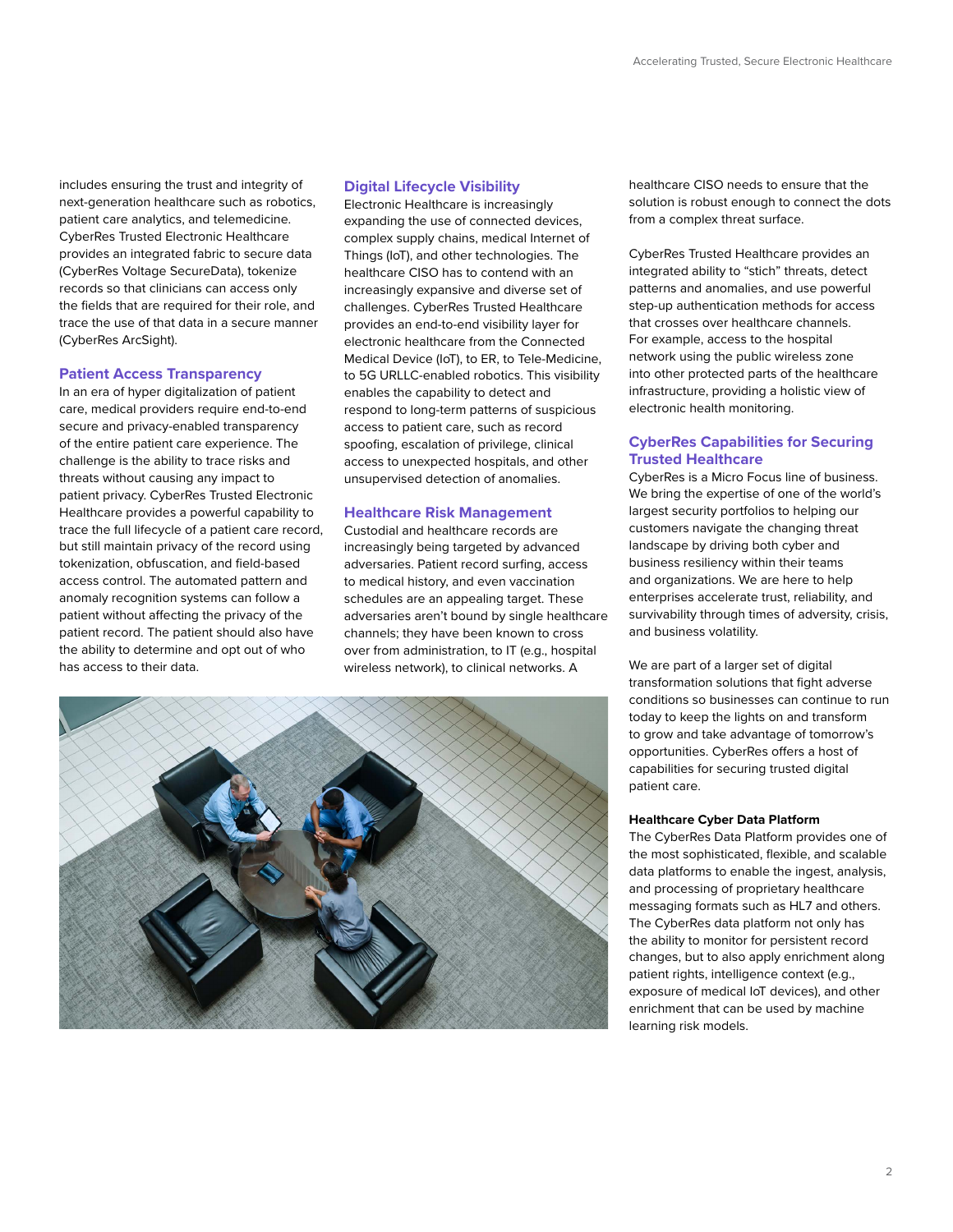## **Healthcare Privacy Operations**

CyberRes solutions for Healthcare Services provide a robust backbone capability, content, and data model for providers to launch a "Privacy Operations Center" (POC) or Healthcare "Trust Operations Center" (TOC). Unlike typical Security Operations Centers (SOC's), this specialized offering enables providers to use a rich set of privacy models, machine learning, data protection, classification, and data access withdrawal capability to secure the patient experience lifecycle.

## **Healthcare Data Protection**

Healthcare providers today are hybrid IT and multi-cloud and need protection for high-value data that travels with the data. CyberRes Voltage encryption techniques encrypt or anonymize data in files, databases, applications, and analytics platforms so that business workflows continue to operate and data maintains usability and utility in its protected form. Yet, when exfiltrated, the encrypted data is useless to the cyber attacker. Voltage thus neutralizes the impacts of data breach ("safe breach"). Persistent data security enables privacy and safely increases data use to drive value for the business.

## **Healthcare Data Classification**

A key aspect of addressing the handling of electronic health records is to know your patient (KYP). A core aspect of KYP is to trace and classify patient data through complex processing environments. CyberRes Voltage know your patient (KYP). Data Discovery uses AI-driven analytics to build a rich inventory of data. CyberRes Voltage Structured Data Manager (SDM) automatically discovers sensitive data across all repositories and acts on it to reduce the data footprint and lower TCO.

# **Patient (Opt-Out) Policy Management**

Modern digital healthcare provides a platform to enable patient transparency and control. This digital platform not only allows a healthcare provider to equip patients with access profiles for their own data, but



also allows the patient to "opt out" of who has access to their data. CyberRes Voltage Secure Privacy Policy Management allows patients to workflow-driven privacy policies to opt out of who has access to their data.

## **Healthcare Secure Supply Chain**

Healthcare applications have complex dependencies with upstream and downstream systems, repositories, NetBeans, and other dependent code farms.

Modern healthcare applications are subject to open source security issues and with most organizations implementing hundreds of apps, CyberRes Open Source Scanning tools put a spotlight on general security risks associated with open source components. Susceptibility analysis enables healthcare facilities to automate the workflow to determine if open source weaknesses can affect the healthcare value chain.

## **Healthcare Secure J2C**

In order to drive on-demand and elastic healthcare services, providers are accelerating their migration to the cloud in a secure manner. CyberRes Data provides

insight into patient behavior, trends, and opportunities for new products and services that support Secure Journey to Cloud (SJ2C).

CyberRes Format-Preserving Encryption (FPE) seamlessly integrates with big data analytics platforms on premises, in the cloud, and in cloud-native services to enable secure analytics on data in its protected form. Analytics teams, DBAs, and business users can safely access high-value data, perform most analytics on encrypted data, and produce faster insights and time to value.

#### **Healthcare Secure Development**

At the core of healthcare modernization is the trust, integrity, and survivability of the microservices, healthcare applications, and (in modern environments) infrastructure as code.

The CyberRes Secure Development portfolio enables healthcare providers to shift left. Addressing security earlier in the software development lifecycle (SDLC) is the most efficient means of engineering secure applications. However, the velocity of development can make this a daunting